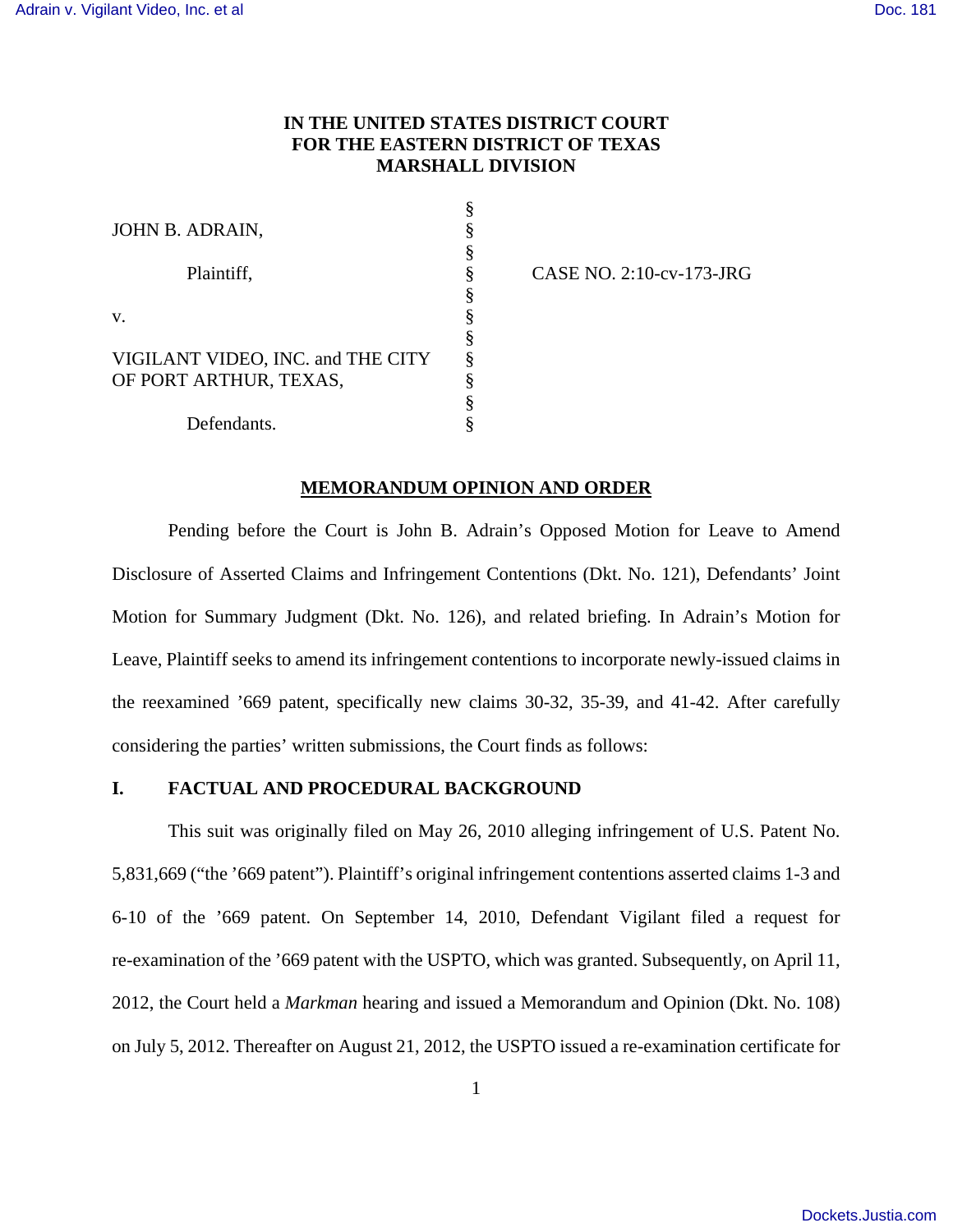the '669 patent cancelling claim 1, amending claims 2-3 and 7-10 (claims 3 and 10 are determined to be patentable as dependent on an amended claim), and issuing new claims 30-32, 35-39, and 41-42.

Plaintiff Adrain filed the present motion to amend its Infringement Contentions on October 17, 2012 to assert claims 6, 30-32, 35-39, and 41-42 against Defendants. If granted leave to amend, Adrian intends to withdraw assertion of claims 1-3 and 7-10. (Dkt. No. 127, at 1.) Claim 6 was not subject to reexamination and Plaintiff intends to include it in its amended Infringement Contentions.

On November 30, 2012, Defendants filed a Joint Motion for Summary Judgment of Noninfringement in light of the reexamination certificate. Procedurally, discovery closed on January 31, 2013 and jury selection was scheduled for June 3, 2013. However, due to the Court's schedule unrelated to either Motion, the jury selection date has been moved to August 5, 2013.

#### **II. ANALYSIS**

Local Patent Rule 3-6(b) allows a party to supplement its Infringement Contentions "only by order of the Court, which shall be entered only upon a showing of good cause." While the Court has broad discretion to grant motions to amend, it should consider four factors: (1) the explanation for the failure to meet the deadline; (2) the importance of the thing that would be excluded; (3) potential prejudice in allowing the thing that would be excluded; and (4) the availability of a continuance to cure such prejudice. *Arbitron, Inc. v. Int'l Demographics Inc.*, 2009 WL 166555, at \*1 (E.D. Tex. 2009).

Here, the reexamination certificate issued on August 21, 2012 and Adrian sought to amend its Infringement Contentions on October 17, 2012. Adrian could not have amended its contentions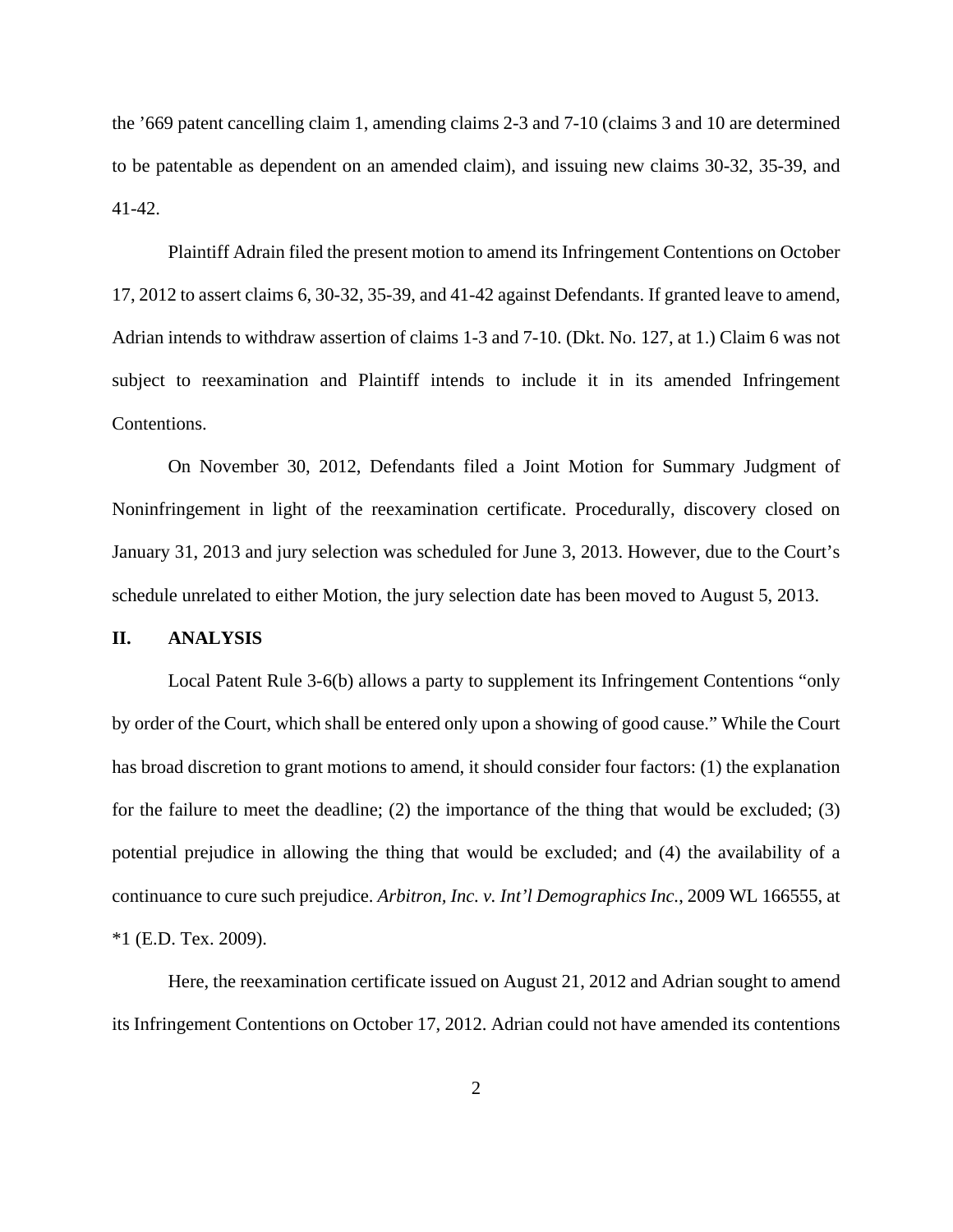to add newly-issued claims before the reexamination certificate issued, and the Court does not find that the two month interval amounts to an unreasonable delay. Defendant, in its response briefing, appears to demand a fuller explanation for this amendment, but it is unclear to the Court that anything further needs to be said. The Court finds that the first factor is met.

Regarding the second factor, Plaintiff contends the newly-issued claims are important because they do not require the "digital camera" limitation. The originally-asserted dependent claims were all directly or indirectly dependent on claim 1, which did not contain a "digital camera" limitation. However, claim 1 was canceled during reexamination and the claims that depended on claim 1 were amended to depend instead from new claim 51. The new claim 51 contained a "digital camera" limitation and, as a result, that limitation is now imported into the dependent claims. The importance of the "digital camera" limitation is further evidenced by being the main basis of Vigilant's argument in its Motion for Summary Judgment as to why it does not infringe (Dkt. No. 126). The Court finds the second factor weighs in favor of granting leave to amend.

The third factor concerns potential prejudice to the nonmoving party. In an element-by-element comparison of the original claim 1 and the newly-issued claim 30, it is clear that the claims are very similar except for an additional limitation in claim 30 that relates to infrared cameras. (Dkt. No. 121 at 5.) Additionally, the originally-asserted claims 2-3 and 6-10 are identical to the newly-issued claims 31-32 and 35-39, except for the latters' dependence on claim 30 rather than claim 1. (*Id.* at 5-7.) Considering the similarities, the Court disagrees with Vigilant's assertion that these new claims "bear no relationship whatsoever to any of the claims that Plaintiff has pursued throughout this litigation." (Dkt. No. 125 at 6.) It is telling, in the Court's view, that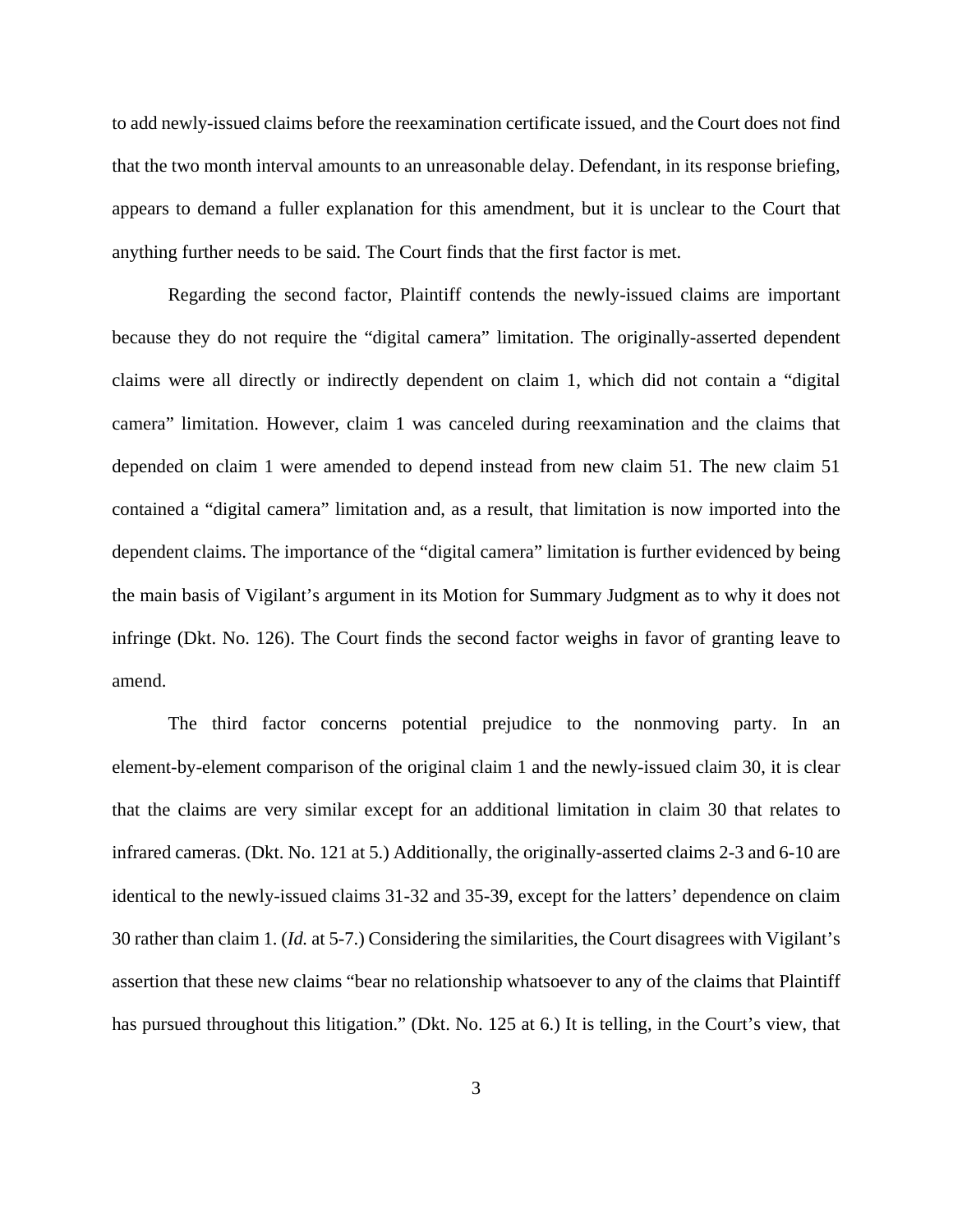Vigilant does not point to a single term in the re-examined claims that would necessitate additional construction. (Dkt. No. 129 at 4.) Plaintiff submits, and the Court agrees, that no new terms need to be construed from the addition of these claims, and Plaintiff's infringement theories would remain the same. (Dkt. No. 121 at 7.) The Court finds the third factor of prejudice to be *de minimis*, at best, and as such finds this factor weighs in favor of granting leave to amend.

The last factor is the availability of a continuance to cure any potential prejudice. For unrelated reasons, the Court has moved the June 3, 2013 jury selection date to August 5, 2013, giving the parties two more months until trial. Thus, any potential prejudice to Defendants would be alleviated by this unrelated extension of time. Accordingly, the Court finds that the fourth factor also weighs in favor of granting leave.

After weighing each of the four factors, the Court finds that Plaintiff has shown good cause to amend its infringement contentions.

### **III. DEFENDANTS' MOTION FOR SUMMARY JUDGMENT**

 $\overline{a}$ 

In the Motion for Summary Judgment (Dkt. No. 126), Defendants essentially seek the Court to find that (i) it does not infringe the originally-asserted dependent claims that now depend from claim 51 in the reexamined '669 patent, and (ii) the intervening rights doctrine precludes Plaintiff from claiming damages prior to August 21, 2012, the date the reexamination certificate was issued. As the Court has granted Plaintiff leave to amend its Infringement Contentions, none of the newly-asserted claims depend from claim  $51<sup>1</sup>$  Accordingly, Defendants' first request is moot and the Court consequently turns to the issue of intervening rights.

The doctrine of intervening rights is codified in 35 USC § 252 and "originated as a defense

<sup>1</sup> Claim 6 still exists as originally issued, including its dependence from the canceled claim 1 and original claim 2. *See* § MPEP 2260.01.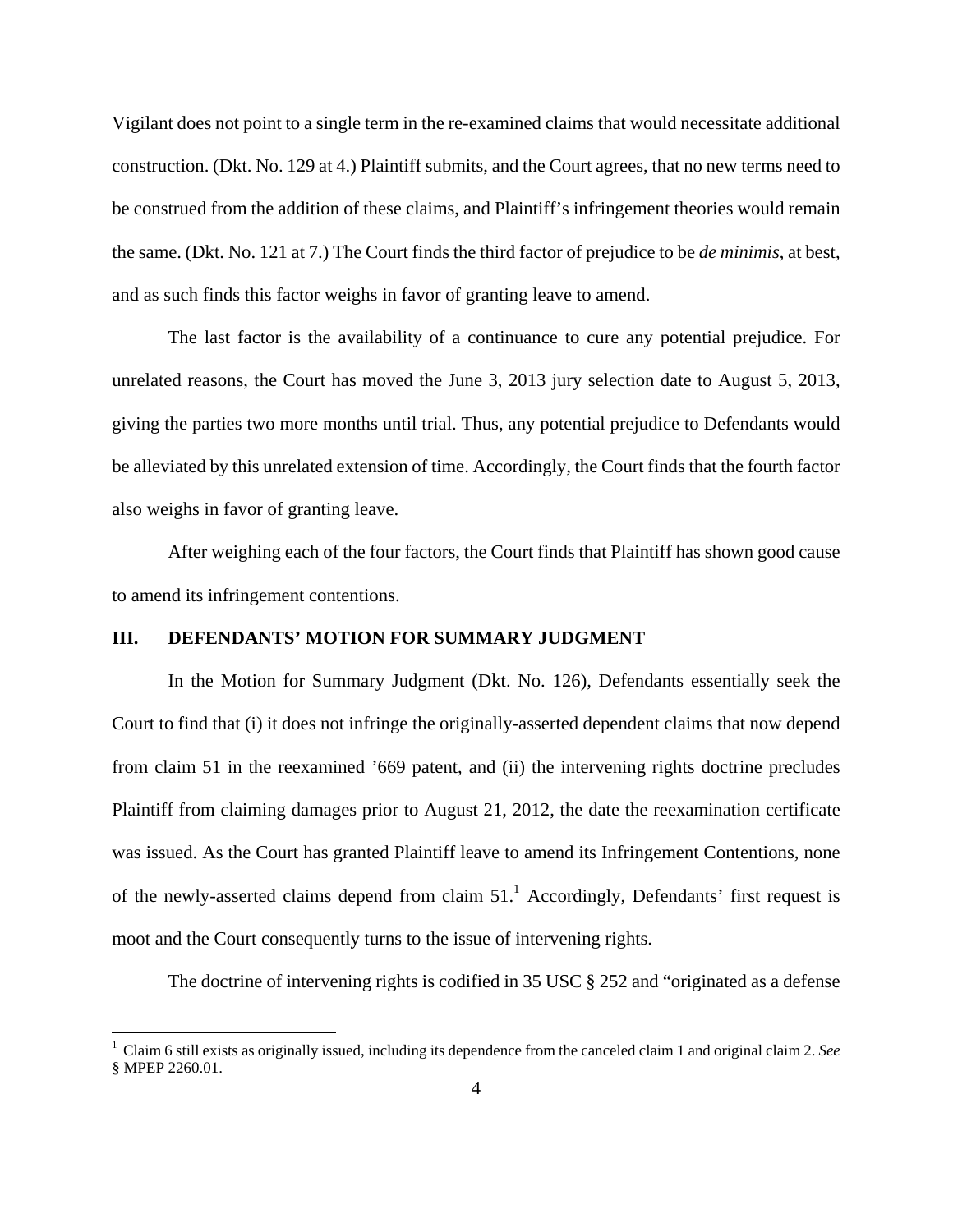against patents modified through reissue procedures." *Marine Polymer Technologies, Inc. v. Hemcon, Inc.*, 672 F.3d 1350, 1361 (Fed. Cir. 2012). Two types of intervening rights exist: (1) absolute intervening rights are "intervening rights that abrogate liability for infringing claims added to or modified from the original patent if the accused products were made or used before the reissue," and (2) equitable intervening rights, which are "intervening rights that apply as a matter of judicial discretion to mitigate liability for infringing such claims even as to products made or used after the reissue if the accused infringer made substantial preparations for the infringing activities prior to reissue." *Id.* at 1361-62. The doctrine has since been extended to the context of *ex parte* and *inter partes* reexaminations. *Id.* After a patent emerges from reexamination, absolute and equitable intervening rights are available "to the same extent provided in the reissue statute, but only with respect to 'amended or new' claims in the reexamined patent." *Id.* However, the doctrine of intervening rights applies only where a claim's scope has been substantively changed. *Id.* at 1362.

As the Court has granted Plaintiff leave to amend its Infringement Contentions, Plaintiff now asserts infringement of claims 6, 30-32, 35-39, and 41-42 of the '669 patent. Each of those claims, with the exception of claim 6, was added during reexamination and contains an additional limitation relating to an infrared camera that did not exist in the original '669 patent. Therefore, this new limitation constitutes a substantive change, and the doctrine of intervening rights applies to claims 30-32, 35-39, and 41-42.

The record is clear that claim 6 was not subject to the reexamination proceeding. Under MPEP § 2260.01, the content of the canceled base claim is to be read as a part of the confirmed or allowed dependent claim. The fact that claim 1 was canceled and claim 2 was amended during